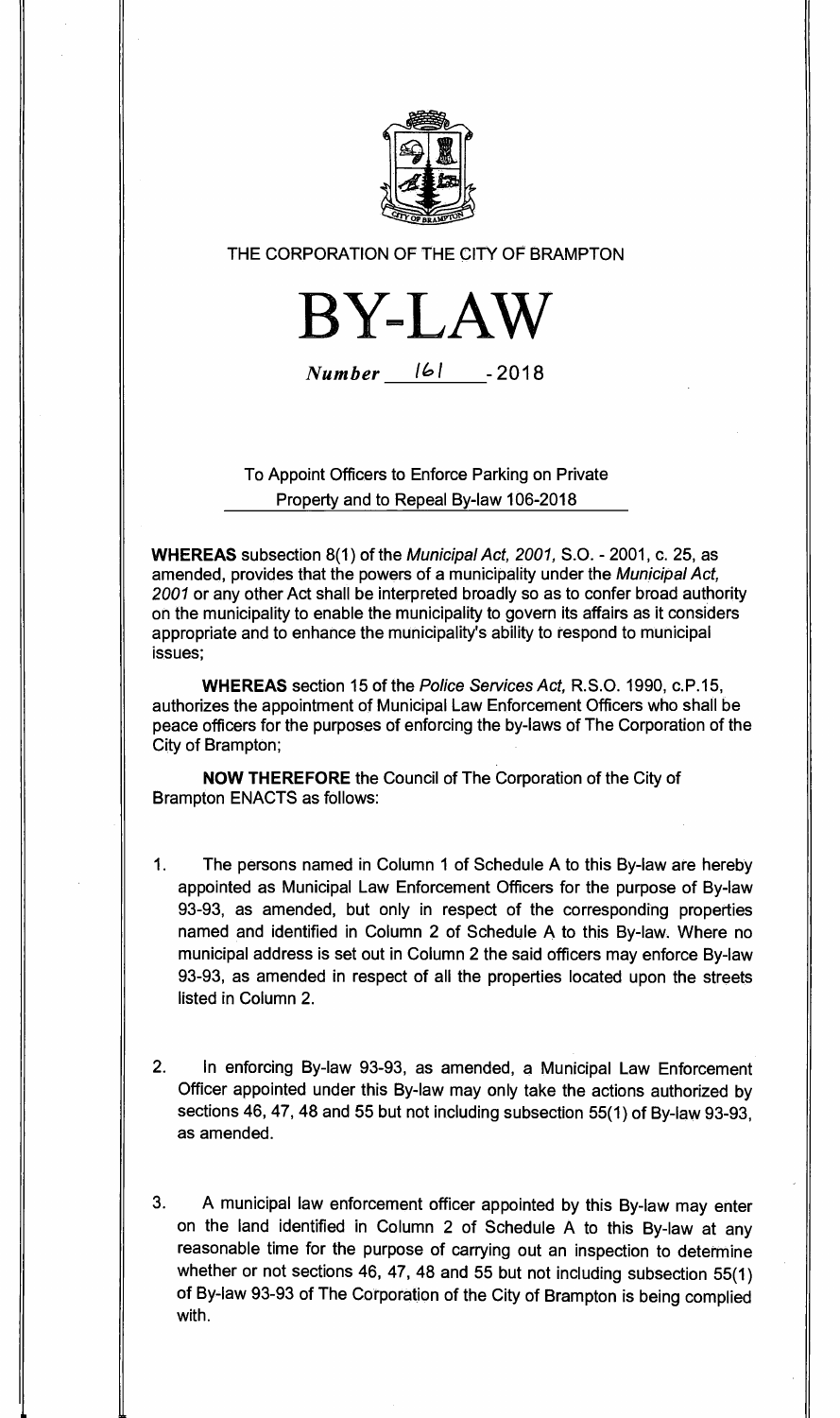- **4. Subject to section 5, this By-law prevails to the extent of any conflict between this By-law and any other by-law of The Corporation of the City of Brampton.**
- **5. This by-law does not restrict any rights conferred by the** Municipal Act, 2001 **or any other Act or regulation, respecting entry to land.**
- **6. By-law 106-2018 is hereby repealed.**

**ENACTED and PASSED this 11th day of July, 2018.** 

Approved as to form. 2018/July/04 Diana Soos Approved as to content. 2018/June/28 Paul Morrison

Mayor A

**Peter Fay, City Clerk**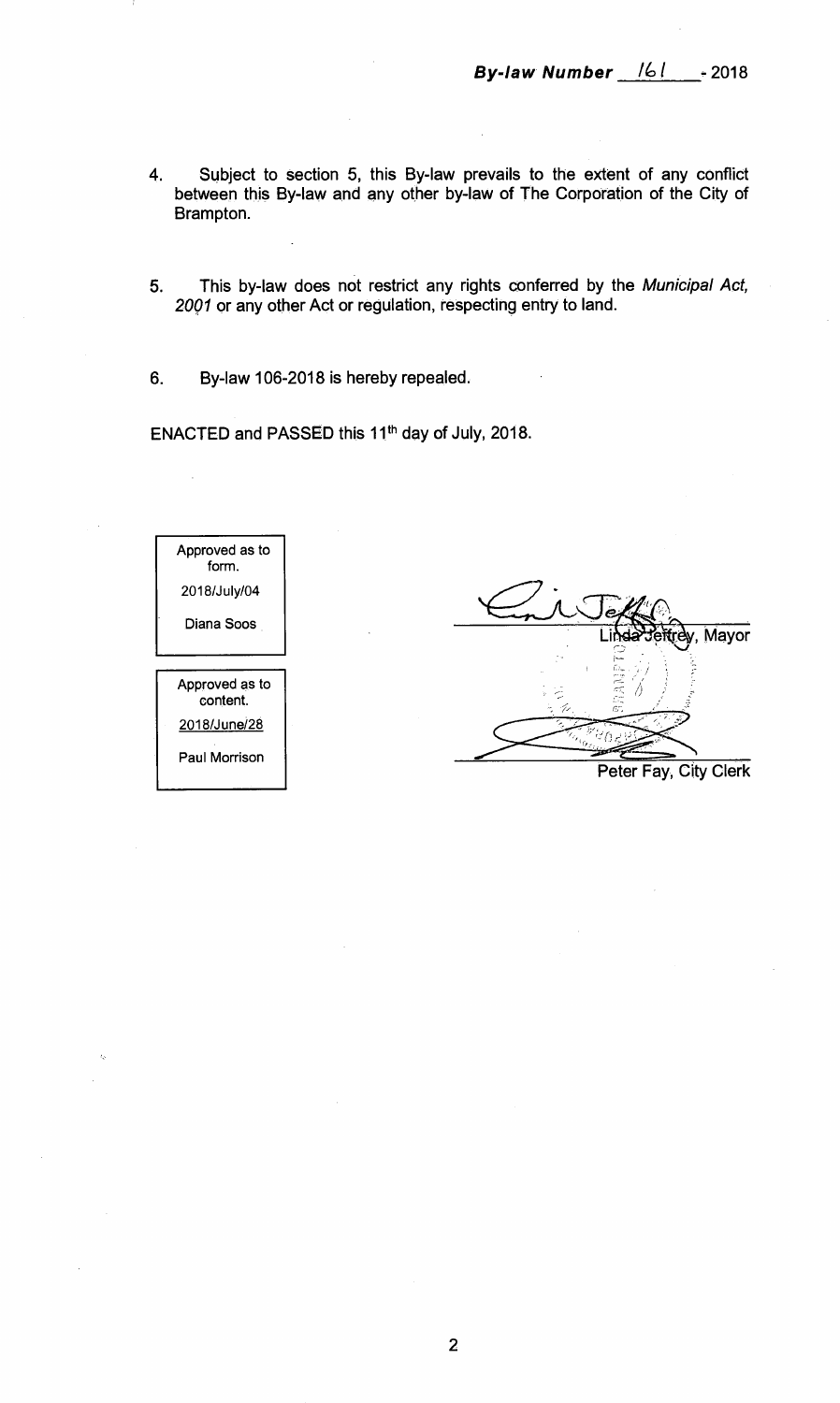### **COLUMN 1** COLUMN 2

- 1. BRAR, Gurpreet CHAPMAN, Dave CHAPMAN, Elaina CHAPMAN, Fran CHAPMAN, Michael CHAPMAN, Richard CHAPMAN, Richard D. FISCHER, Jordan GOOBIE, Jason GOOBIE, Nathan GURAYA, Jaspal Singh HUGHES, Robert LILADRIE, William MARTINEZ, Fulvio McGee, Michael McMULLEN, Danny NOAKES, Gregory NOCERA, Fioentina OJLADE, Olanrewaju Michael PEDDLE, Chris RACIOPPO, Arrius RAWLINGS, Darren RECINOS, Ana RECINOS, Mario SALINA, Clarena SINGH, Javid SINGH, Simran SPAGNOLO, Vince VERRETTE, Ryan WILFRED, Suthesia WRIGHT, Ian XIN, Xin
- 

Ashton Crescent Baronwood Court 180 Walkers Drive Carlton Place 65 Via Rosedale 900 Central Park Drive 1020 Central Park Drive Dawson Crescent Fleetwood Crescent Lincoln Court 35 Malta Avenue 54 Malta Avenue McMullen Crescent Moregate Crescent North Moregate Crescent South Sandringham Court Stornwood Court Tara Park Crescent 105 Dufay Road 10671 Chinguacousy Road 9455 Mississauga Road 1-27 Autumnwood Avenue

2. ALLEN, Mikhail BALENDRA, James **BEAL, Heather** BOGOJAVLENSKIS, Dmitrijs BROWN, Lotoya CELESTIAL, Socrates CRAVEIRE, Steve DANIELS, D. Di PLACIDO, Biagio GORDON, Darryl GUY, Don Sunny HASSAN, Mabroor KENNY, David KHAN, Rana LUI, Anthony MIAN, Ehsan MITCHELL, Robert NGUYEN, Michael PARMANANTHAN, Asveethan PASHOVKIN, Artem PATAG, Rhoel PEIXIRO, Michael PIATETSKII, Igor RANA, Ali

171, 173 & 175 Advance Blvd. 8351 McLaughlin Road 61 Ardglen Drive Arizona Drive Bamboo Grove 600 Balmoral Drive Bay Breeze Drive Gifford Gate 1 Belvedere Court Berringer Grove Brocklebank Court Camrose St. Carisbrook Court 2-54 Chipstead Avenue 188- 200 Clarence Street 240, 241 & 250 Clarence Street 50 & 60 Cottrelle Boulevard 1-76 Craighleigh Crescent 1-16 Garden Park Lane Darras Court 4, 6 & 8 Day Spring Circle Deckman St 135 & 139 Devon Road Eagle Trace Drive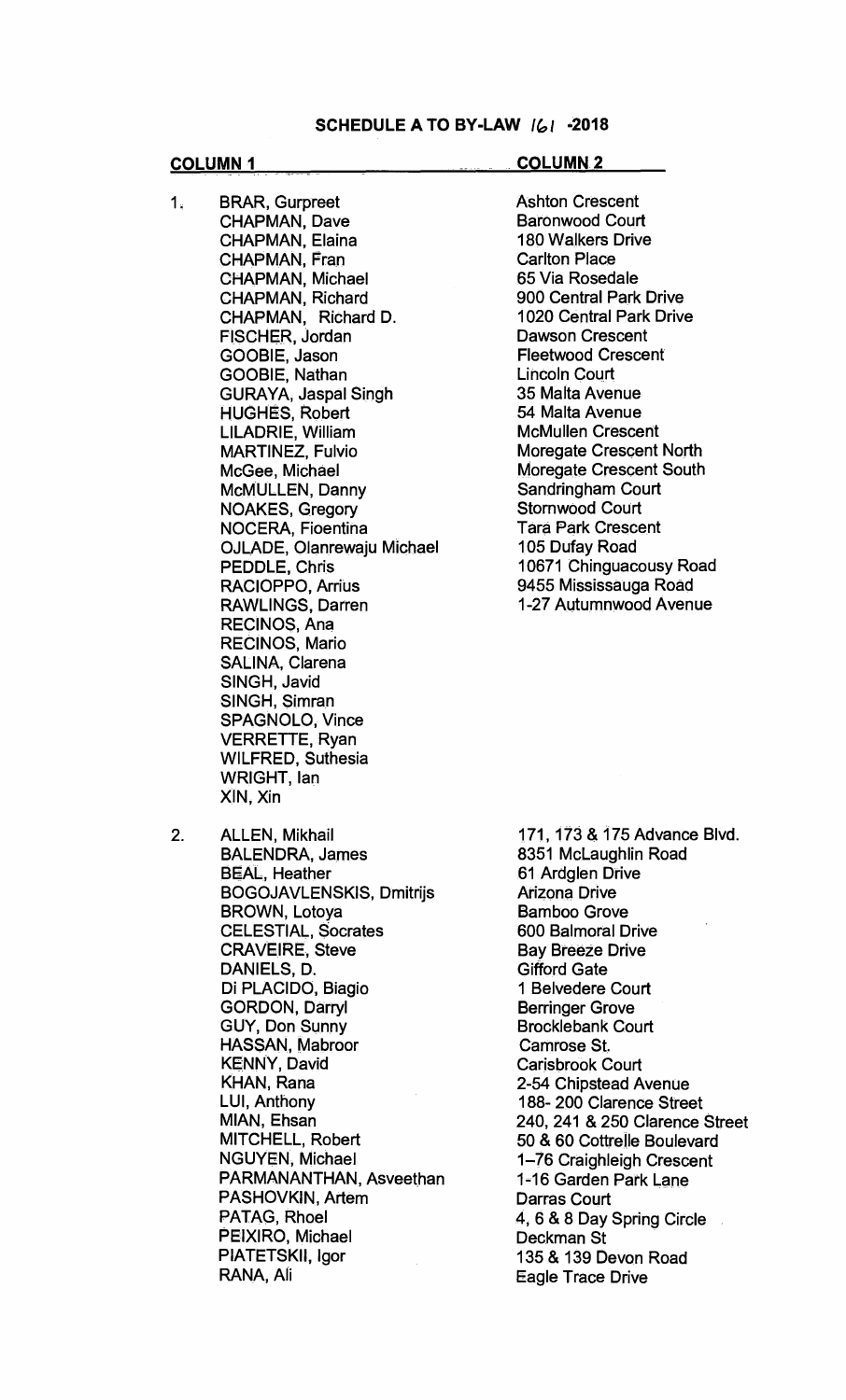**(2. Continued)** 

**ROGERS, John SALMON, Anthony SALMON, Richard SHAHID, Ahmad SHEIKH, Mubashir SINGH, Jaspinder SINGH, Sukhjinder SUGARS, Neil TUGADE, Dan WILLIAMS, Janay** 

**21 Eastview Gate Ellerslie Road Ellis Drive Enderby Crescent Enmount Drive 34 Erlesmere Avenue 11 Fairglen Avenue 60 Fairwood Circle 1-12 Flowering Vine Lane Gatlin Street 1 to 34 Gatwick Lane 1,3,5,7,9,11,12 &13 Gemstone Lane Gilgorm Road 1 to 17 Gloucester Place Goldberry Court Golden Light Circle 1 to 93 Greenwich Circle 1 — 107 Guildford Cres. 45 Hansen Road North 57 Hansen Road North 81 Hansen Road North 85 Hansen Road. North 93 Hansen Road North 105 Hansen Road North Hartnell Square Heathcliffe Square 100 John Street 1 Kennedy Road South Kenwood Drive 1-71 Kimberley Crescent 4 Kings Cross Road 18 Knightsbridge Road 1 — 54 Lancewood Cres. 10 & 12 Laurelcrest Street 3 & 5 Limestone Edge Lane 4 Lisa Street 370 Main Street North 389 Main Street North 66 Malta Avenue 173 McCallum Court 8305 McLaughlin Road S. 9800 McLaughlin Road 9900 McLaughlin Road 53 McMurchy Avenue North 51 McMurchy Avenue South 30 Melanie Drive 1 — 108 Morley Crescent 52-62 Murdock Drive October Place 110 Pertosa Drive 3 Pleasantview Avenue 1-15 Purple Finch Court 116 Railroad Street 120 Railroad Street West 300 Ray Lawson Blvd.**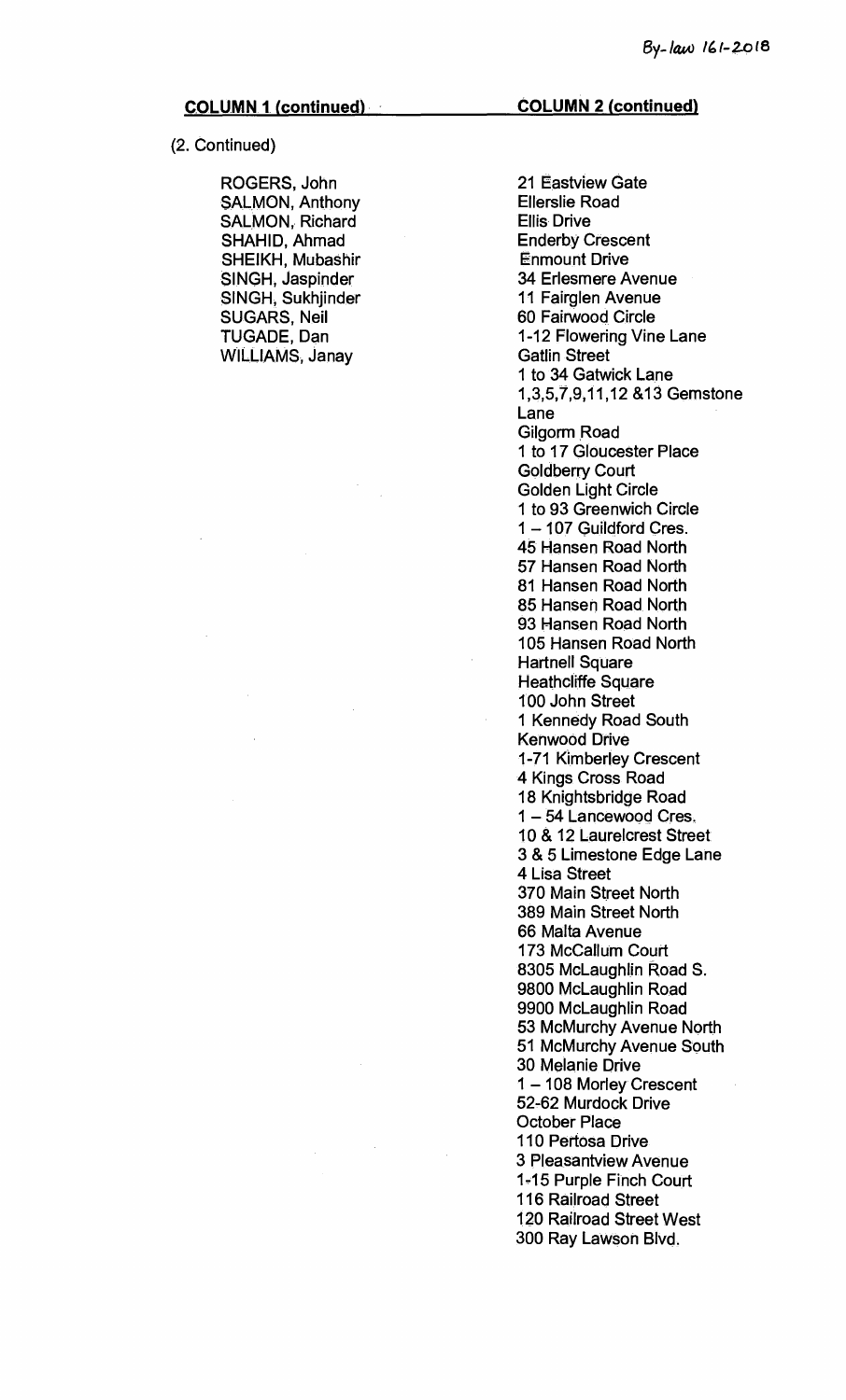| <b>COLUMN 1 (continued)</b> | <b>COLUMN 2 (continued)</b>                                                                                                                                                                                                                                                                                                                                                                                      |
|-----------------------------|------------------------------------------------------------------------------------------------------------------------------------------------------------------------------------------------------------------------------------------------------------------------------------------------------------------------------------------------------------------------------------------------------------------|
| (2. Continued)              | Régina Court<br>Rochester Court<br>1, 3,5,7,9,11,13, 14-24 Rock<br><b>Haven Lane</b><br>75 and 85 Rosedale Ave.<br>2,4,6,8,9-12 Sand Wedge Lane<br><b>September Place</b><br><b>Sinclair Court</b><br>Spadina Road<br>1-9, 11-53, 55 Stafford Drive<br>1730 Steeles Avenue East<br>2111 Steeles Avenue East<br>373 Steeles Avenue West<br>26 Stern Avenue<br><b>Tara Park Court</b><br><b>Townhouse Crescent</b> |
|                             | Urbana Road<br>1-160 Vodden Court<br>227 Vodden Street East<br><b>Wickstead Court</b><br>2051-2053 Williams Parkway<br>2131 Williams Parkway E.<br>305 Charolais Boulevard<br>25 & 27 Main Street North<br>2-60 Panama Place<br>8920 Highway 50                                                                                                                                                                  |
|                             | 60 & 70 Baycliffe Crescent<br>1 to 44 Davenhill Road<br>1 to 22 Masseyfield Street<br>1 to 20 Lotus Street<br>2 to 73 Seaheart Place<br>2 to 14 Zealand Cove<br>475 Bramalea Road<br>1-60 Vodden Court<br>2250 Bovaird Drive<br>188 Mill Street<br>100 Brickyard Way                                                                                                                                             |
|                             | 10084 Hurontario Street<br>10086 Hurontario Street<br>1-131 Sea Drifter Crescent<br>10 Melanie Drive<br>17 Knightsbridge Road<br>30 Malta Avenue<br>250-271 Richvale Drive South<br>1-49 Bellhaven Crescent<br>1-131 Cedarbrook Road<br>1-9 Edgewater Drive<br>2-52 Peach Drive<br>2-24 Shiraz Drive<br>2-12 Tilden Road<br>180 Howden Boulevard<br>146 Ashton Crescent                                          |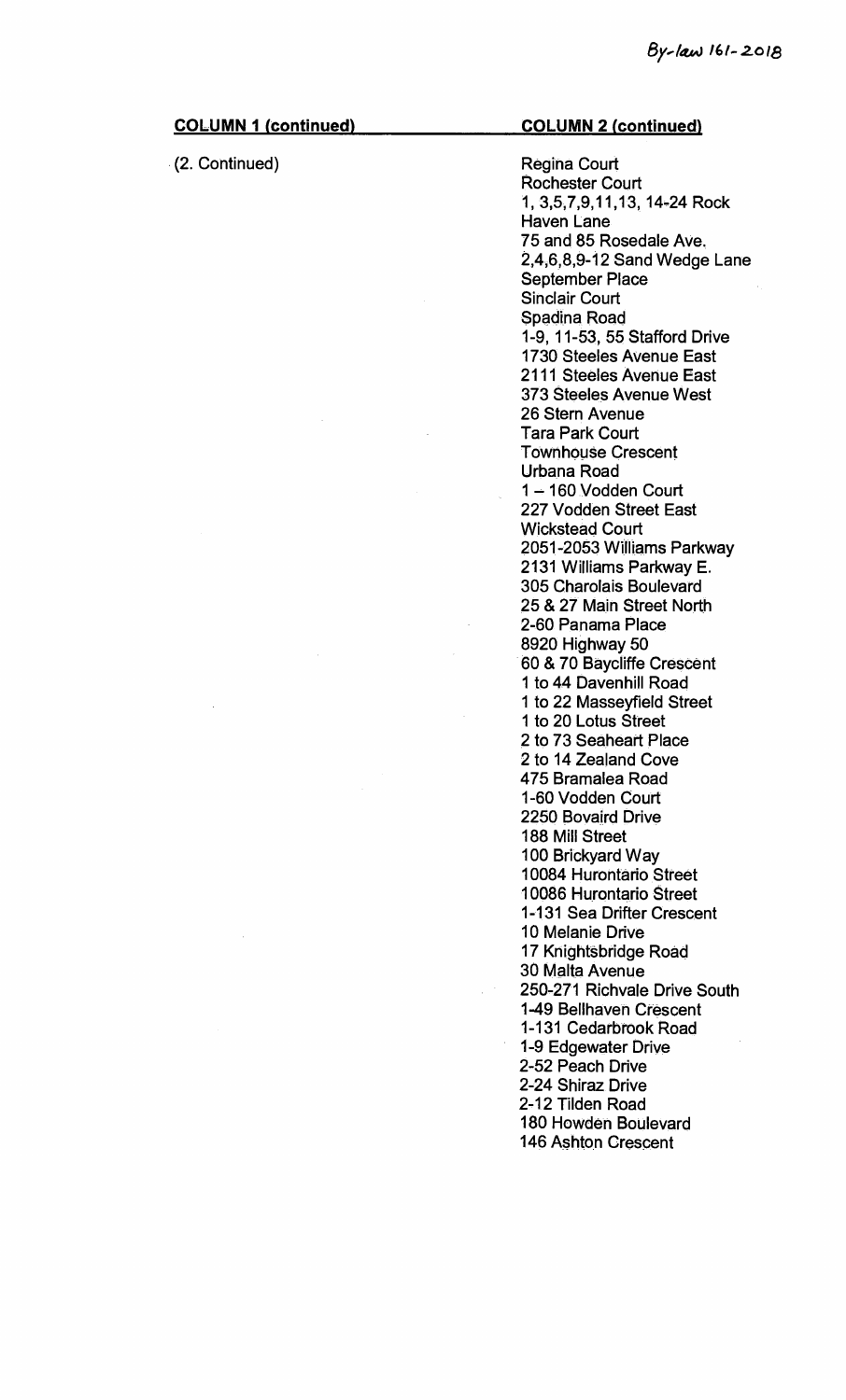- **3. BRAYBROOK, Jennifer CLUNAS, Ryan D'CRUZE, Raymond DHOTHAR, Harpreet GEEKIE, Bradley HAJI, Neky KAUR, Ramandeep MILLER, Sebastian RHODEN, Rosalee SELVARASA, Thayuran SINGH, Arminder**
- **4. CLAUGHTON, Doug DEPPNER, Mike JAFAR-SADRI, Siavash PUGH, Michael WEEKES, Tracy WEY, Eberhard**
- **5. ABDEL-HAMID, Hazzem ADEKOLU, Michael ANDREOZZI, Adrianna BOWLES, William CIUFO, Domenic COX, Greg D'ANGELIS, Todd DiFRANCO, Santo DIRSKE, Justin DUGUAY, Wayne GACEK, Michael GHOTRA, Balrajvir GIOCOOL, Harry HAKEEMI, Qais HARDY, Douglas LEE-GIKKINS, Andrew MCCOY, Mathew MOHAMIV1AD, Amin MONGA, Vinay POLOVINA, Sead POZNANSKI, Bozica SHARIF-US-SALAM, Adnan SHARMA, Bipin SIDDIQUI, Subhana SINGH, Mandip SINGH, Rajinder SINGH-THIND, Mandeep TAYLOR, David TCHOUMAK, Vladislav WHERVIN, Christopher WITTENVEEN, Haye ZHVANETSKIY, Alexandr**

## **COLUMN 2 (continued)**

**800 Clark Boulevard 802 Clark Boulevard 804 Clark Boulevard 806 Clark Boulevard 9 George Street North 64 Bramalea Road 68 Bramalea Road 171 Main Street North** 

# **545 Steeles Avenue West**

**15 Fisherman Drive 30 Peel Centre Drive 66 Malta Avenue 28 Melanie Drive 7899 McLaughlin Road (Sheridan College) 10 Peel Centre Drive 25 Peel Centre Drive**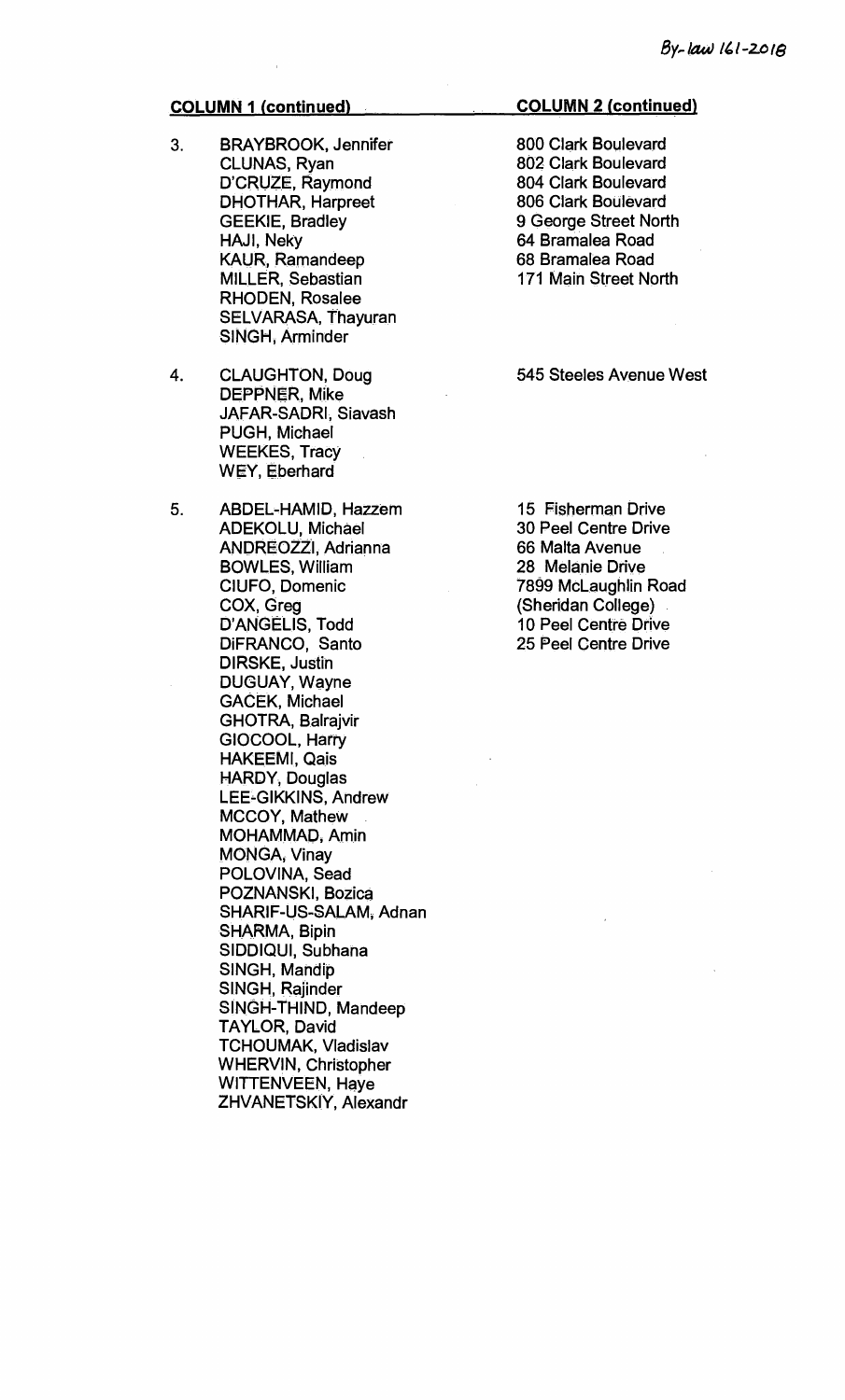| <b>COLUMN 1 (continued)</b> |                         | <b>COLUMN 2 (continued)</b> |
|-----------------------------|-------------------------|-----------------------------|
| 6.                          | <b>LANDRY, Philippe</b> | 4 Abacus Road               |
|                             | <b>RIPLEY, Jeremy</b>   | 171 & 173 Advance Blvd.     |
|                             | RUTH, Alan              | 2-74 Balmoral Drive         |
|                             |                         | 70 Badamad Babie            |

4 Abacus Road 171 & 173 Advance Blvd. 2-74 Balmoral Drive 78 Braemar Drive 6770,6780, & 6790 Davand Dr. 1 Gatwick Lane 15 & 25 Kensington Road 125 Kimberley Crescent 4 Kingscross Road 18 Knightsbridge Road 1 Morgate Crescent 300 Ray Lawson Blvd.

25 Kensington Road 2-20 Bellhaven Court 2-122 Cedarbrook Road 1-51 Peach Drive

10062 Bramalea Road

370 Steeles Avenue West

140 Advance Boulevard 10958, 10960, 10970, 10980 & 10990 Airport Rd 8550 Airport Road 51, 53, 55, 57, 59, 63, 65 and 67 Ardglen Drive 190 Bovaird Dr. W. 1-15 Bramalea Road 1-73 Briar Path 2 Castleview Drive 10661 Chinguacousy Road 1075 Clark Boulevard 2 Colony Court 7925 Goreway Drive 7965 Goreway Drive 1-34 Hetherington Place 155,161& 165 Orenda Rd 376, 387 and 391 Orenda Road 1,2,4, 5 & 7 Paget Road 1 President's Choice Cir. 249 Queen St. E. 300 Queen Street East 106 Railroad Street 1, 3, 5 & 7A Research Road 31-47 Selby Road 6 Shaftsbury Lane 3389 Steeles Ave. W. 3485 Steeles Ave. W. 40 Summerlea Road 200 Summerlea Road 8705 Torbrarn Road 1 Van Der Graaf Court 26 Victoria Crescent 292, 294, 296 & 0 & 117 Wentworth Court 1 Woodslea Road 2850 Queen Street East

## 7. MANIKASINGAM, Jey SMITH, Paul

- 8. GIBSON, Chris
- 9. CONNELLY, Adam
- 10. COLLIN, Chris KHAN, Sarfraz KRISTOF, Guy LAWRENCE, Robert SHUBERT, Frank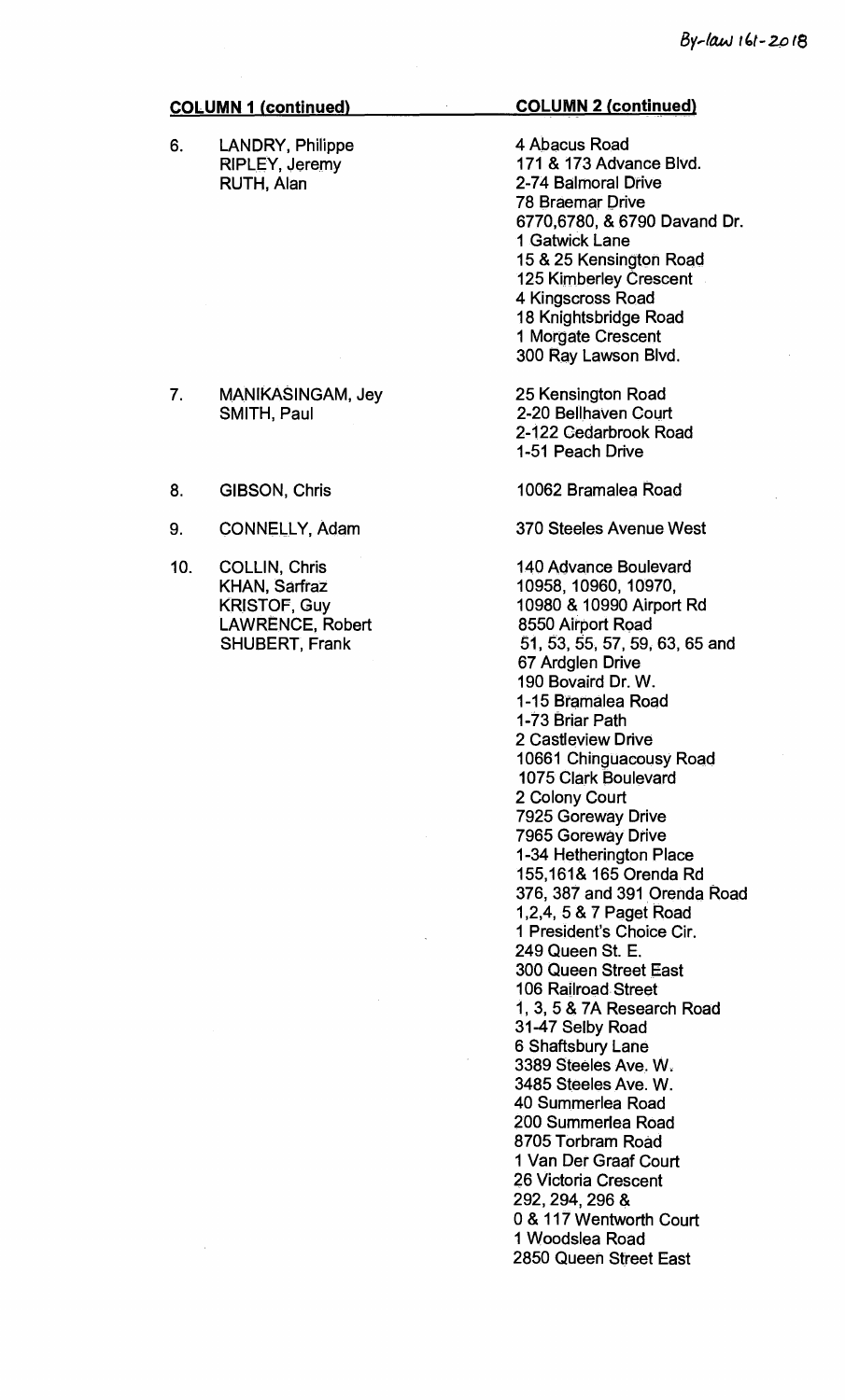### **(10. Continued)**

#### **COLUMN 2 (continued)**

**15 Nanwood Drive 34,34A,38,42,44,46 Dean St. 17 Dean St. 11947& 11965 Hurontario St. N. 11005 Hurontario St. 9960,9980 & 9990 McVean Dr. 2074 Steeles Avenue East 2080 Steeles Avenue East 2084 Steeles Avenue East 5 Intermodal Drive 83,85 & 87 Kennedy Rd.S. 95 Kennedy Rd. S. 99 Kennedy Rd. S. 2,4,6,8 & 14 Kenview Blvd. 184 Main St. N. 105 Dufay Road 10086 Hurontario Street 7891 McLaughlin Road** 

**20-200 Great Lakes Blvd. 11 Church St. W. 47 McMurchy Avenue North 175 Central Park Drive 1-64 Chamney Court 1,4&10 Knightsbridge Rd. 27-37 Clipstone Court 22 Beech Street 36 Drury Crescent 31 Fair Oaks Place 2-26 Fair Oaks Place 40 Finchgate Boulevard 4 & 6 Sir Lou Drive 100-325 Garden Gate Cir. 1-45 Graham Court 40 County Court Blvd. 160 Murray Street 1 Maple Avenue 53 McHardy Place 101-198 McHardy Court 1-153 Middleton Way 2-12 Newhaven Manors 1-18 Park Estates Court 1-31 Parkholme Place** 

**11. ALVES-MACHADO, Dominic AMIN, Renil ARASH, Ahmadi ARORA, Amit BABRA, Jasmeet BARNES, James BEDENIKOVIC, Carole CARANDANG, Mark CERIC, Melissa CLERMONT, Mathew DIAZ, Diane DOUCET, Cathy FERGUSON, Dave GARCIA, Joao A. GRENARDO, Travis HENLEY, Deanna LAYNE, Mark LITTLE, Darren LOUREIRO, Vitor MACKEY, Kai MEHTA, Samir METCALFE, Nicole PARALA, Jaspar PETERSEN, Mikael POPOV, Eugene RAJ, Shelveen REHMAN, Muhammad RODGERS, Aaron RODRIGUES, Aaron SILVA, Michael SNOWDY, Derrick IRAN, Andy TRONG, Andrew TSE, Hin Chun VELIZ, Darwin WHYTE, James** 

**12. BRIDEN, Tracey LACHAPELLE, Andrew** 

**ZAVALNISKI, Paul** 

**70 Driver Road 2600 North Park Road 15 Precidio Court**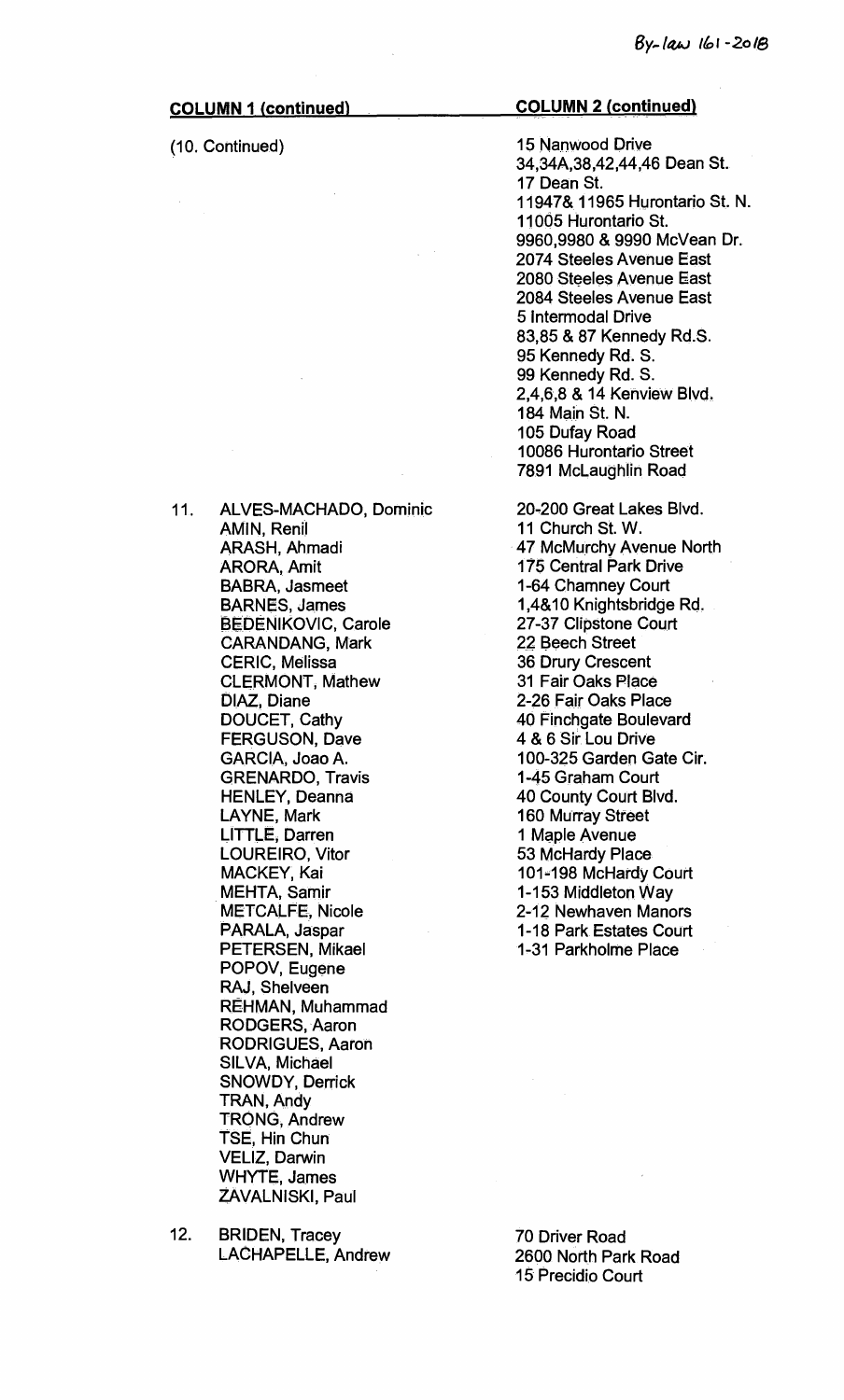- **13. KHAN, Mohammad SAHA, Subodh**
- **14. ADKINS, Ashley AKHTAR, Jamil BAWA, Harbinder CLARKE, Allyson CONLIN, Sean DHALIWAL, Mandeep FERREIRA, Michael HRENO, Jonathan LEPAGE, Daniel McCATTY, Philip MEZA, Danilo MICHAEL, Lindsay MROZ, Patrick SATHERSWAITE, Adrian SINGH, Gurpreet VERPRAET, Koen**
- **15. ALVES, Islay ALVES, Peter ARORA, Rohit BARDHAN, Himangshu BOSTON, Neville BRADFORD, Ian COBOURNE, Delgado DAS, Mihir GWIZD, Richard JAMA, Ayanle KHAN, Abu-Turrab LEVERSUCH, Kenneth MANGO, George MEHEW, Randolph MERCADO, Edward MOSTAFA, Tasnim SHEERMOHAMED, Ahamad UGAS, Abdullahi**
- **16. ADHYA, Arun AHMED, Mir Husain AKBAR, Masood ALBERT, Matthew ANDREWS, Sharoon BAIRD, David-Alexander BHANGU, Malkiat BHELA, Parmbir CHAMPAGNIE, Joshua CANDO, Dennis CORNWALL, Devon CULLERY, Mathew DABROWSKI, Michal DALY, Stephen DHAMI, Harvinder DiFONZO, Michael DUMENIL, Jonathan DURRANT, Haeven ECKERT, Mathew EGGERMONT-ARCE, Nathalie FERGUSON, Michelle**

#### **COLUMN 2 (continued)**

**14-18 Automatic Road** 

**8200 Dixie Road 45 West Drive** 

**17A Amsterdam Crescent 141-171 Cedar Lake Crescent 1-43 Bunting Drive 190 Clark Blvd. 200 Cresthaven Road 15 & 37 Eastbourne Drive 33 Kennedy Road South 2-22 Cailiff Street 195 Major Williams Sharpe Dr. 10 Kensington Road 9 & 11 Lisa Street 55 Maple Leaf Circle 7920 Mississauga Road 7 Sunny Meadow Blvd. 1-53 Towbridge Crescent 2-22 Bakewell Street 7-27 Bakewell Street 1-21 Cailiff Street** 

**25 Peel Centre Drive 10,25,35,40,44,52,60,80, 100 Peel Centre Drive 12 Team Canada Drive 148, 150, 152, 154 and 156 West Drive 317 Rutherford Road South 5 Resolution Drive 2 Hanover Road 4 Hanover Road 22 and 24 Hanover Road**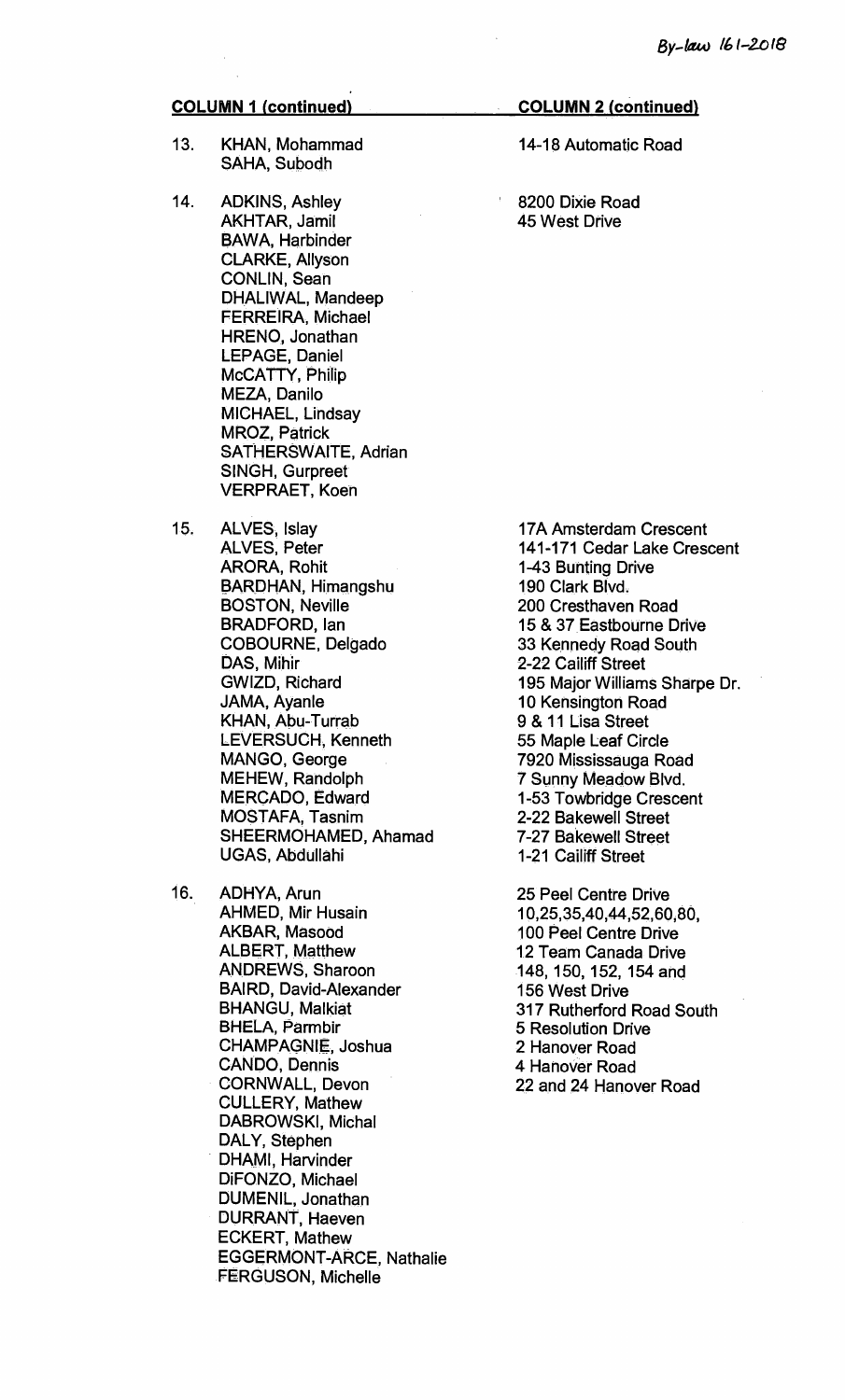(16. Continued)

FERLIN-TILLER, Melinda FIORE, Andrew FRANCISKOVIC, Daniel GAMA, Brian GENDRON, Paul GILL, Rajvinder GRABEK, Justine GRANT, Adrian GREEN, Wesley GREWAL, Karrm GUAR, Anish HUGHES, Jessica IVKOVIC, Milan JAGHOORI, Mustafa JAISWAR, Rajat KALOTI, Gursham KONER, Jagroop KOWALCHUK, Stephen LAZO, Mario LODHI, Nasir LOUGH, Timothy LUONG, Michael MALABANAN, Peter MALDONADO, Jorge MALIK, Rizwan MALLARI, Michael MANBODE, Erik MANGAT, Amarjit. MANTEY, Emmanuel MASSEY, Lincoln MATHER, Tyler MATIAS, Luis MATLASHEWSKI, Daniel MAVI, Malvinder MCLEAN, Brittany MCGEE, Morgan Michael MCGRATH, Shaun MCNABB, Jacob MEHIC, Edin MENDES, Ryan MENENDEZ, Celhyn MICHENKO, Scott MIOR, Christopher NAGRA, Bawinder NASIR, Naveed NESS, Jordan NYARKO, Luther OLIVER, Kody OMAS-AS, Jonathan OSBOURNE, Damone PARKINSON, Terrance PATTEN, Sarah PERSAUD, Daniel PILEGGI, Adam POONI, Supreet PROULX, Rachelle RIGO, Roberto SAEED, Syed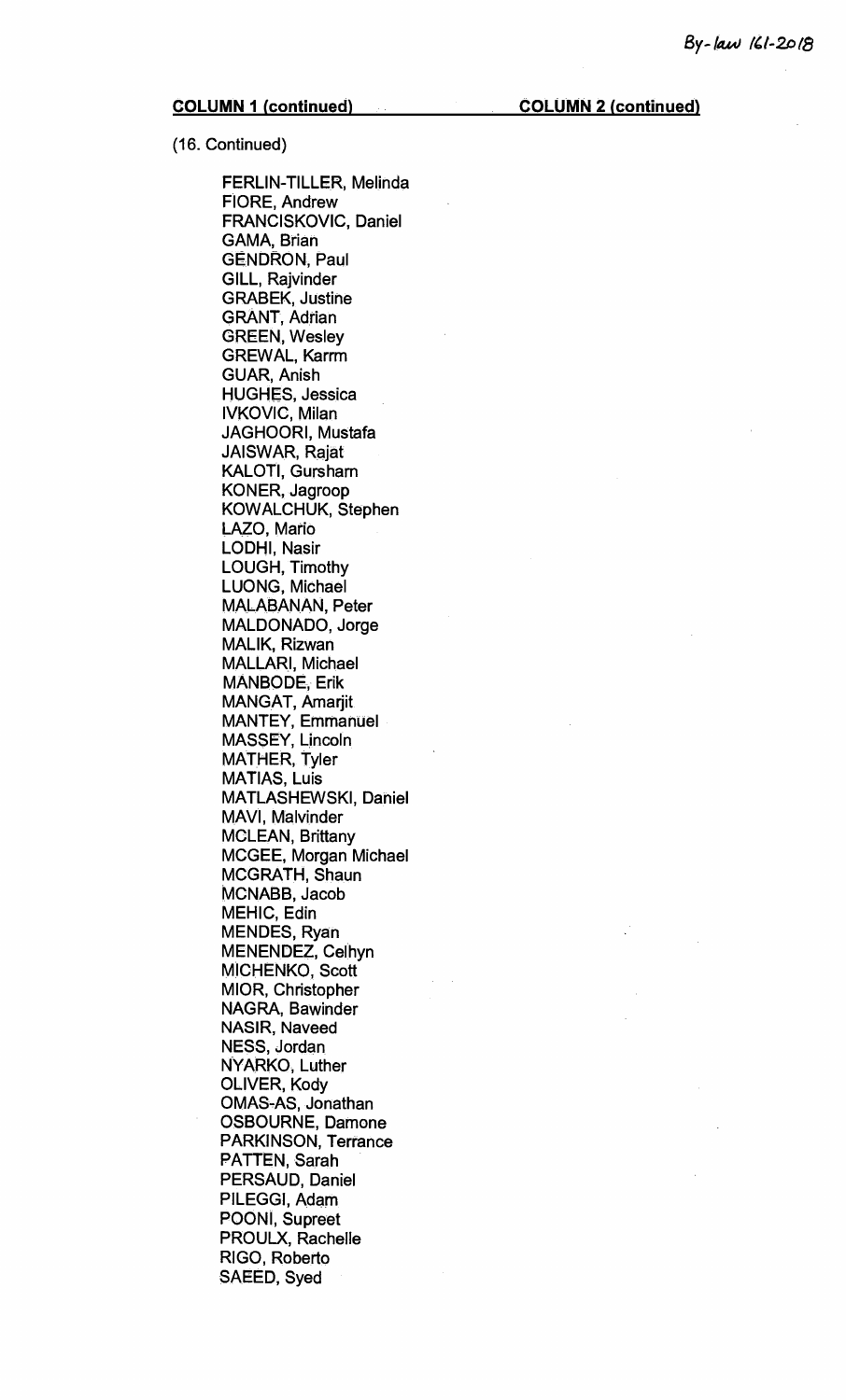**(16. Continued)** 

**SAHOTA, Sarabjit SALAZAR, Matthew SANDHU, Navdeep SARAAN, Gaganbir SCHMIDT, Craig SHEEBA, Noreen SIMMONS, Gary STEFANIAK, Dominique STERENCZAK, Nadia TANGUAY, Brandon THAKUR Harinder Singh UBHI, Preetkaran VENAFRO, Daniel WHITE, Ryan WOODGATE, Brian ZABALA, Kevin** 

- **17. ADEYEMO, Affiong ALI, !Mir Asif ALAS, Ana Maria AMISSAH, Rose BAIG, Rais BAL, Sukhpal BHUJWALA, Murtaza BRAR, Bishavdeep BUTT, Nadeem D'SOUZA, John Paul D'SOUZA, Peter FESSAHAYE, Solomon GILL, Bikar GREWAL, lnderjit Singh HAIDER, Shane JOSHI, Shaveta Sharma KAUR, Balwinder KRYWY, Brent MARIAPEN, Seerojnie MARKS, Esther SHERGILL, Rajveer Kaur SIZIBA, Nephat SINGH, Dalvir SINGH, Jaswinder SPEZIALI, Dean ZIMA, Matthew**
- **18. BORCHENKO-JARBEAU, Jason BROOKS, Carol CHADHA, Kuldip CHANA, Navjot CISMAN, Mubarak COOKE, Bruce FANJOY, Robert GOETZ, Bradley HOWARD, Adonis HYLTON, Asha KHAN, Ahmed H. KHANNA, Rajeev LUFFMAN, Edward**

**9940-9980 Airport Road 8 & 10 Lisa Street 210 & 220 Steeles Ave. W. 10 Malta Avenue 30 Coventry Road 330 Mill Street South 100 County Court Blvd. 27 George Street North 15 Mountainash Road 20 Cherrytree Drive 21 Knightsbridge Road 310 Mill Street 2880 Queen Street East** 

**2100 Bovaird Drive E. 15 Eastbourne Drive 37 Eastbourne Drive 10 Kensington Road 9 Lisa Street 11 Lisa Street 505, 515 & 545 Steeles Ave. W. 7900 Hurontario Street**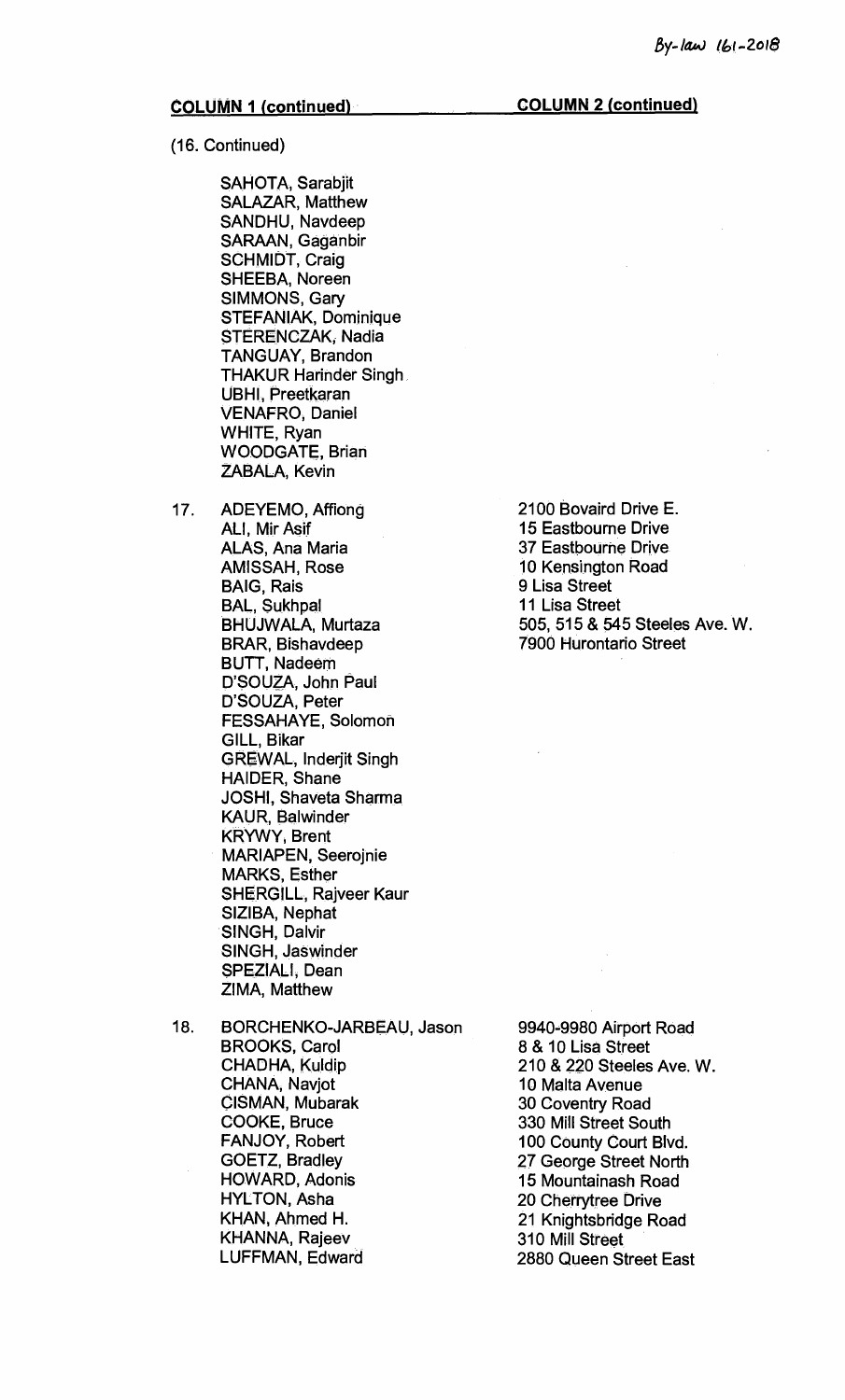### (18. Continued)

LYNCH, Caroline MENDONCA, John MOHAMED, Farah MORGAN, Alan MULTANI, Gurpreet NIRWAL, Inderpal PALLENTIEN, Peter PENAR, Lukas PERRY, Robert PHILLIPS, Kenneth RAMPERSAD, Ram RELIC, Dean RIAR, Karanpreet SEHGAL, Kabir SRABI, Loai STUCKLESS, Robert SZULICH, Dean UBER, Wolfgang VIDINHA, Miguel

19. ACHESON, Greg ALEXIS, Winston BAILEY, Fabian CZOVEK, George DHALIWAL, Manpreet DYBALL, Rebecca FERNANDES, Joshua GILLILAND, Carrie GREN, Mike GRIFFITH, Adrian HODGE, Aaron JOHNSTON, Scott KAFTAN!, Eno KLYMENCHENKO, Maksym LALONDE, Derrick LAZO, Jonathan LEWIS, Andrew Scott LOCKYER, Ryan LY, Kieu MALDONADO, Jorge MAYFIELD, Thomas MITCHELL, Zachary MONIZ, Steven MORRIS, Michael O'BRIEN, Brad OKHOVATI, Michel PENA, Jason Jose PERRAULT, Rodger RADFORD, David RAMIREZ, Erika Franco ROBINSON, Dave SHELTON, Jordan SIDHU, Taranvir SILVA, Lisa ULLAH, Sana WILLIAMS, Steven

## 61 Ardglen Drive 2-27 Bakewell Street 1-39 Bergamont Road 1-19 Black Forest Drive 320 Mill Street South 20, 30 & 40 Polonia Avenue 2-102 Brisbane Court Rockgarden Trail Brucewood Drive 1-22 Cailiff Street 78-171 Cedar Lake Crescent 10111 Heart Lake Road Lacebark Court 5 Lisa Street 5, 15, 21, 25 & 35 Brisdale Drive 399-400 Vodden Street East

### **COLUMN 1 (continued) COLUMN 2 (continued)**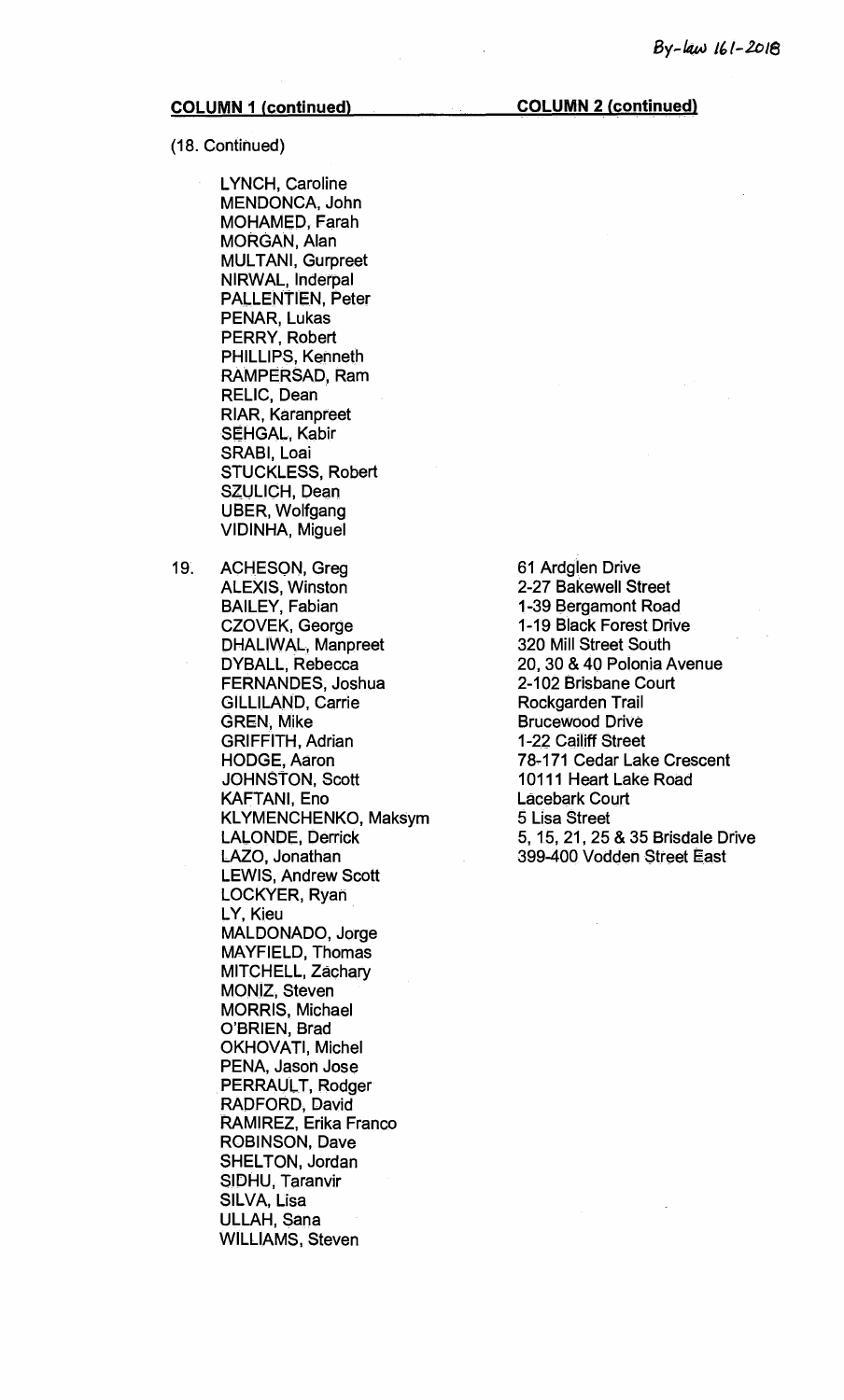# **COLUMN 1 (continued) COLUMN 2 (continued) 20. MARKS, Brian 21. MEHTA, Gurveer (Bill) SMITH, Ian 22. HARSONSKY, Valery LEOCA, Dragos MENDEZ, Lloyd VAKESWARAN, Geerthanan 7700 Hurontario Street 110,120, &130 Brickyard Way 10725 McLaughlin Road 7688 Hurontario Street 2 Fisherman Drive 10025, 10035, and 10045 Hurontario Street 5, 11 & 17 Ray Lawson Blvd. 380 Bovaird Drive East 52, 54, 56 Bramsteele Rd. 1, 9, 13 Fisherman Drive 195,197 & 199 County Crt. Blvd. 5 Lisa Street**

**499 Main Street South 80 Beech Street 57 Aloma Crescents 140 Winterfold Drive 233 Balmoral Drive 510 Clark Boulevard 275 Fernforest Drive 235 Kingswood Drive 104 Folkstone Crescent 35 Sunset Boulevard 24 Goldcrest Road 170 Rutherford Road North 285 Great Lakes Drive 9 Abbey Road 235 Father Tobin Road 630 Ray Lawson Boulevard 100 Hilldale Crescent 99 Fletchers Creek Boulevard 2322 Embleton Road 9775 Credit View Road 48 Jefferson Road 111 Larkspur Road 2 Intermodal Dr 10 Father Tobin Road 250 Centre Street North 364 Bartley Bull Parkway 25 Kanata Road 625 Queen Street West 160 Calderstone Road 526 Fernforest Drive 9916 The Gore Road 50 Ladore Drive 155 Cherrytree Drive 236 Queen Mary Drive 97 Gallucci Crescent 201 Clark Boulevard 300 Conestoga Drive 5 Young Drive 89 Ardglen Drive 50 Somerset Drive 100 Dewside Drive 1305 Williams Parkway 200 Valleyway Drive 36 Regan Road 10 North Park Drive 10750 Chinguacousy Road**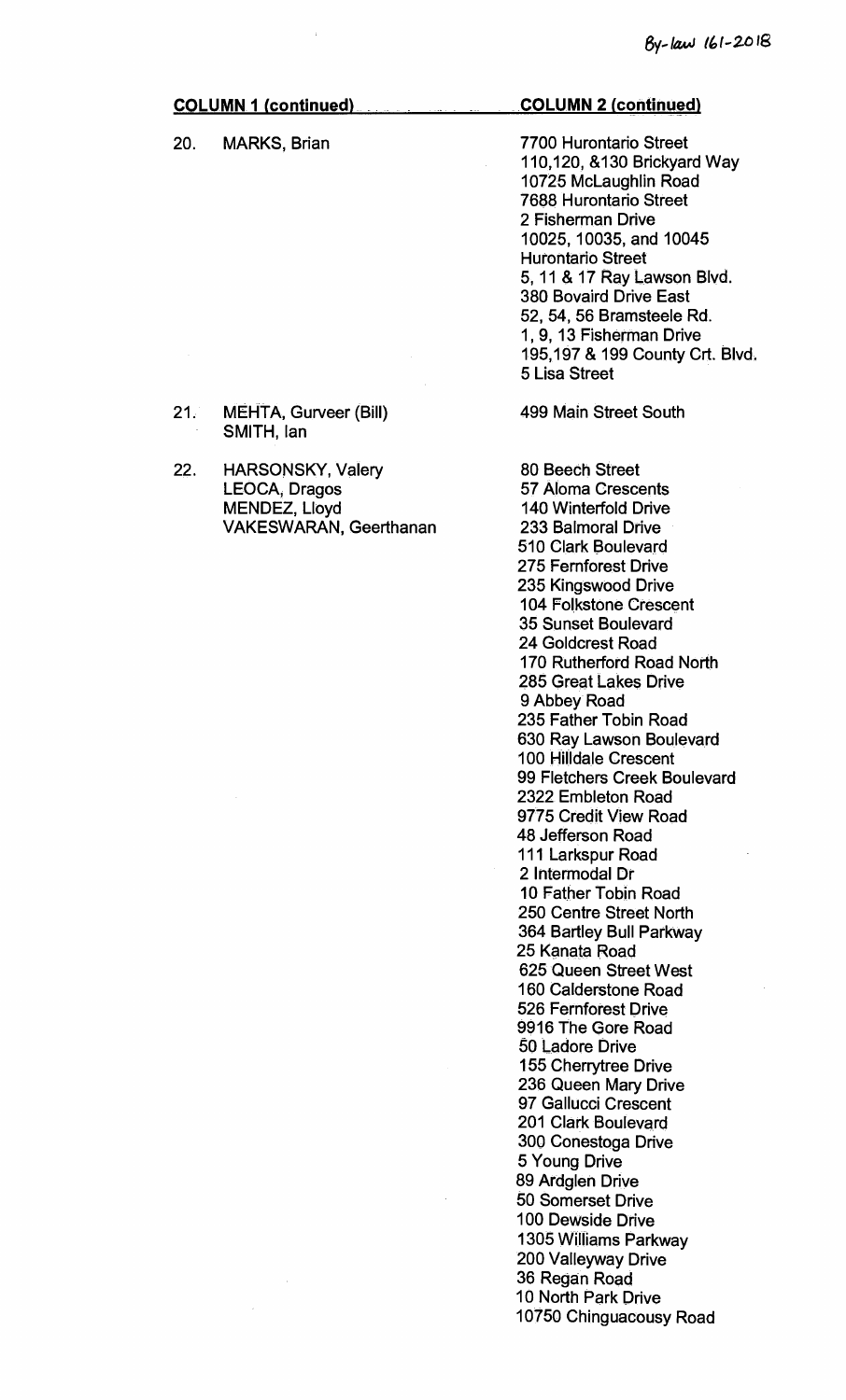(22. Continued) 315 Bartley Bull Parkway 2671 Sandalwood Parkway East 7935 Kennedy Road South 4985 Ebenezer Rd. 124 Vodden Street 8 Parkway Avenue 121 Royal Orchard Drive 11 Dwellers Road 325 McMurchy Avenue South 75 Mary Street 56 Oaklea Boulevard 27 Drinkwater Road 81 Torrance Woods 111 Bartley Bull Pkwy 103 Malta Avenue 25 Mountainberry Road 55 Lexington Road 28 Red River Drive 35 Black Oak Drive 300 Great Lakes Drive 10815 Dixie Road 11948 The Gore Road 450 Fernforest Drive 28 Finchgate Boulevard 115 Glenvale Boulevard 950 North Park Drive 63 Glen Forest Road 1025 North Park Drive 475 Father Tobin Drive 49 Madoc Drive 95 Massey Street 25 Corporation Drive 150 Central Park Drive Unit 113 698 Balmoral Drive 140 Howden Boulevard 415 Great Lakes Drive 296 Conestoga Drive 2 Notre Dame Avenue 435 Rutherford Road North 330 Balmoral Drive 430 Van Kirk Drive 185 Conestoga Drive 286 Sunny Meadow Boulevard 30 Chapparal Drive 95 Richvale Drive North 133 Thorndale Road 145 Treeline Boulevard 20 Brickyard Way 491 Bartley Bull Parkway 10 Brickyard Way 1285 Williams Parkway 71 Worthington Avenue 510 Balmoral Drive 251 McMurchy Avenue South 32 Kennedy Road North 1370 Williams Parkway 1140 Central Park Drive 33 Greenbriar Road 215 Hanover Road 24 Kerwood Place 103 Richvale Drive South 34 Buick Boulevard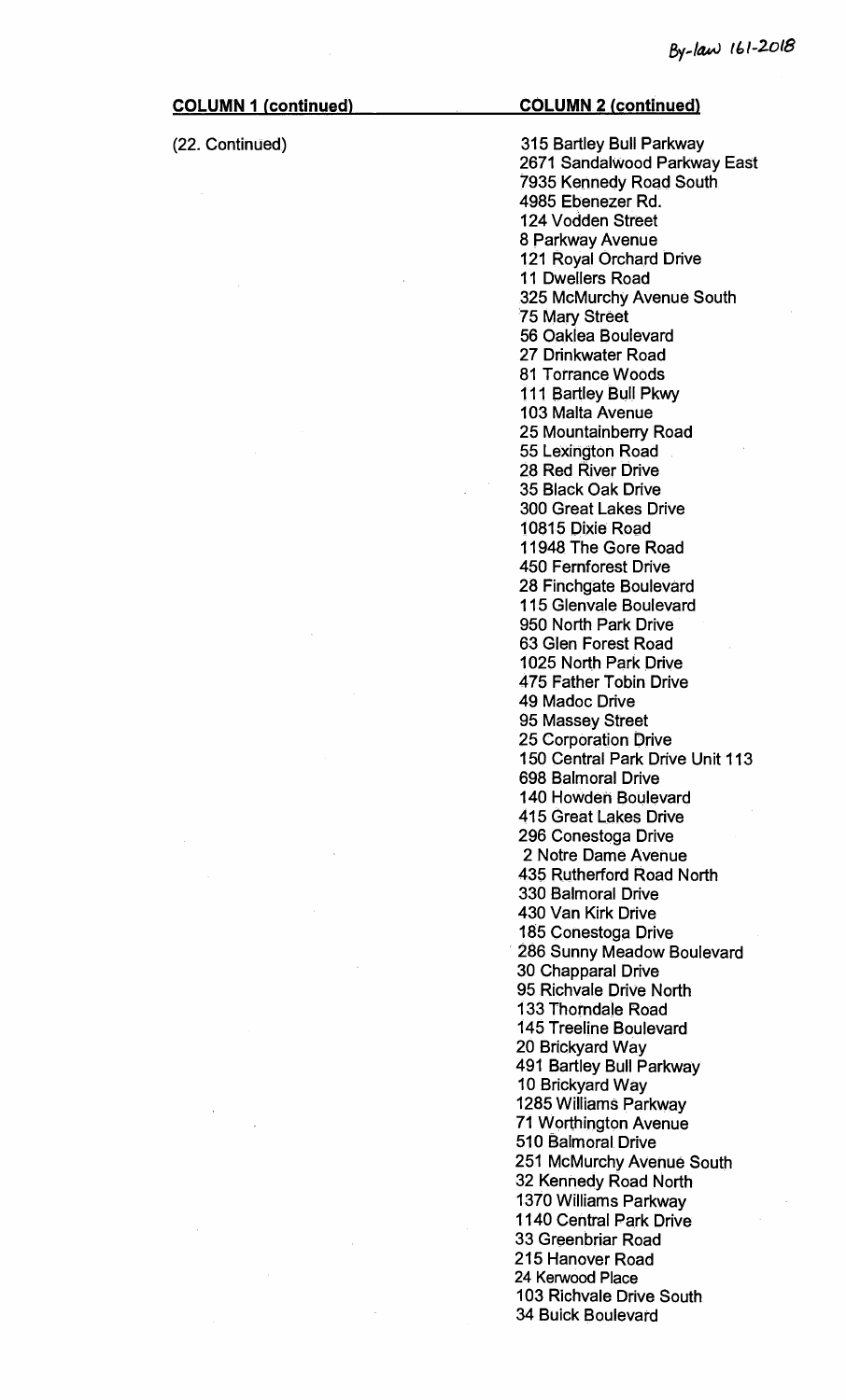#### (22. Continued)

#### **COLUMN 2 (continued)**

35 McCrimmon Drive 275 Brisdale Drive 100 Dorset Drive 40 Eagle Plains Drive 30 Summer Valley Drive 17 Colonel Bertram Road 635 Queen Street 550 North Park Drive 62 Heatherdale Drive 31 Craig Street 200 Morton Way 65 Mount Royal Circle 280 Mountainash Road 70 Gretna Drive 215 Orenda Road 24 Duncan Bull Drive 80 Red Willow Road 25 Brenda Avenue 105 Richvale Drive North 160 Mountainash Road 30 Pantomine Blvd. 254 Queen Mary Drive 77 Royal Orchard Drive 702 Balmoral Drive 61 Edenbrook Hill Drive 10420 Heart Lake Road 50 Earnscliffe Circle 40 Gillingham Drive, Unit 403 10 Castle Oaks Crossing 62 Seabom Road 39 Sunset Boulevard 15 Fincham Avenue 83 Edenbrooke Hill

11805, 11815 & 11825 Bramalea Road 2959 & 2989 Bovaird Drive 10, 24, 30 & 50 Coventry Road 2901, 2909, 2925, 2933 & 2937 Queen Street East 9920, 9930, 9940, 9950, 9960, 9970, 9980 & 9990 Airport Road 49, 51 & 55 Mountainash Road 5085 Mayfield Road

- 23. AHMED, Farees AL-SAADI, Amr ALAFRANJI, Tareq ALMEDIA, Kathleen BALI, Kowan BARGI, Arshpreet CLAHANE, Brad CREARY, Shawn DAVIS, Damon NAMED, Qays JAROCKIS, Joseph KULLAR, Harpreet MCGILLOWAY, Joseph PATTERSON, Steve PEIXERIO, Michael REYNOLDS, Nicole SIDDIKUI, Mohsin WEBB, Ryan WOEHRY, Mike
- 24. GHANGAS, Prabhbir SINGH, Tejveer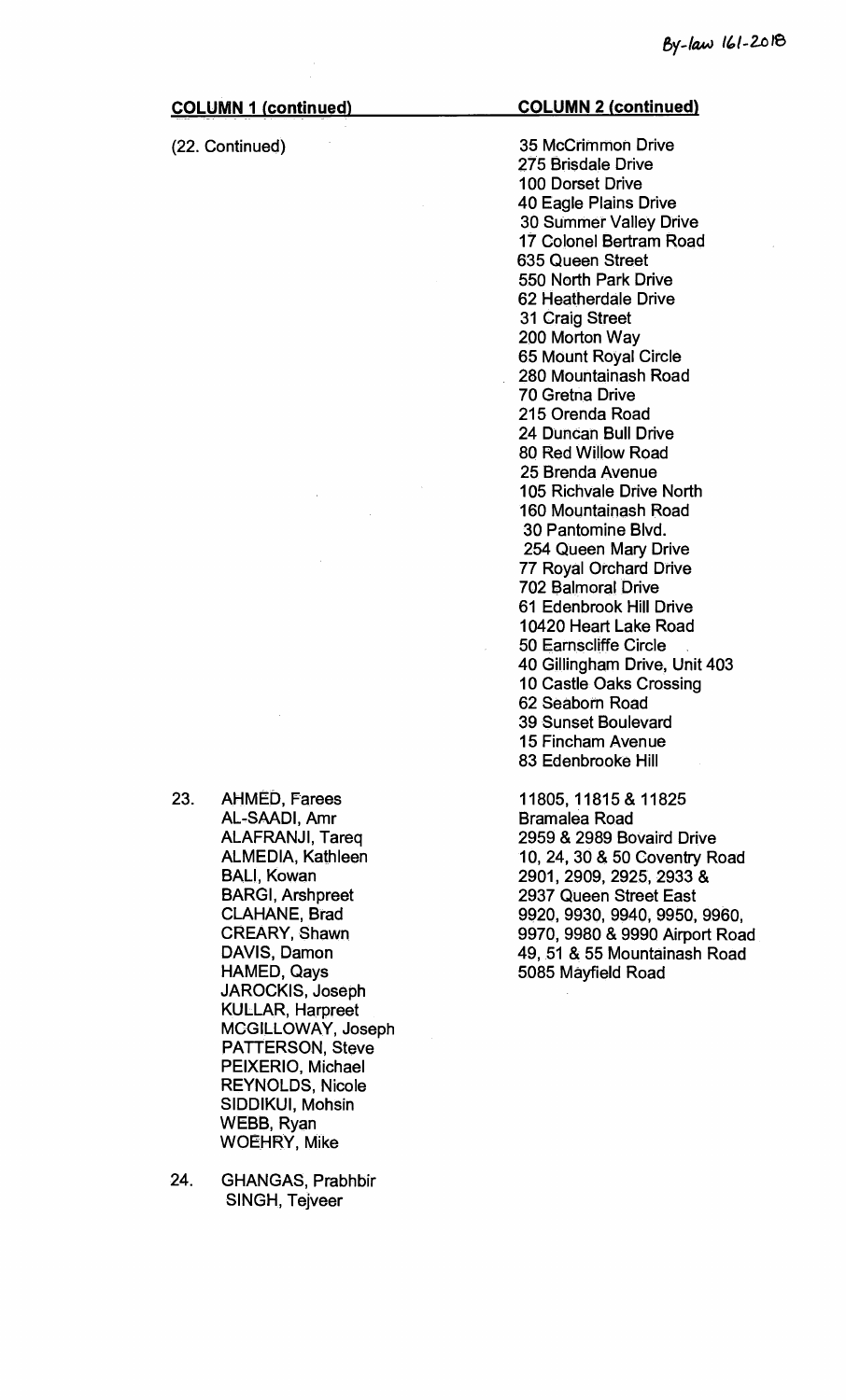- 25. GILL, Ajaypal Singh GILL, Karandeep Singh KAUR, Ramanpreet SINGH, Gurdev
- 26. ARAVINTHAN, Vinujan CORREIA, Josh HEIR, Gursant HUNDAL, Karandeep KAILANI, Bashar PARRALES, Giovanny SINGH, Harjeet TIWARY, Mahindra
- 27. AHMED, Omar BOUNS, Daljeet Singh HAYWARD, Derek HUANG, Thomas KAUL, Harmandeep NGUYEN, Peter ROMANI, Amin SAIYED, Shel Ahmed STEWART, Andrew VEKARIA, Shrey VINCENT, Clarence WALKER, Juline WILSON, Sebastian
- 28. GHOSH, Biswajit KANARELLIS, Ted MALCOM, Christopher
- 29. BAKSH, Hamaladeen BIJAI, Shan KONEV, Vadim LABELLE, Leonard MURATION, Victor RAWSKI, Paul SARPAL, Harsh
- 30. BAMIDELLE, Akamde PALMIERI, Michael
- 31. ASHTON-MONAGHAN, Damien BASU, Rohan BAUTISTA, Christain BENNETT, Craig BOYLE, James BURBIDGE, Alex CHUNG, Isaac CONYETTE, Wendell COROA, Cristy COROA, Darlene DAR, Faisal DITTAKAVI, Raghuram DUNN, Fabian DZHAFAR, Said

18 Knightsbridge Road 2260 Bovaird Drive East 2280 Bovaird Drive East

210 Steeles Avenue West 220 Steeles Avenue West

70-120 Clementine Drive 271 Glidden Road

145 Balmoral Drive 800-806 Clark Boulevard 5 Kingscross Road 3 & 11 Knightsbridge Road 75, 80, 85, 90 Orenda Court

17 Worthington Avenue 225, 235 & 245 Castle Oaks **Crossing** 475 & 495 Charolais Blvd. 59 First Gulf Blvd. 535, 539, 543, 545 & 547 Steeles Ave.E. 20, 50, 60 & 70 Biscayne Cres.

190 Clark Boulevard

499 Main Street South 10061 McLaughlin Road North 10088 McLaughlin Road North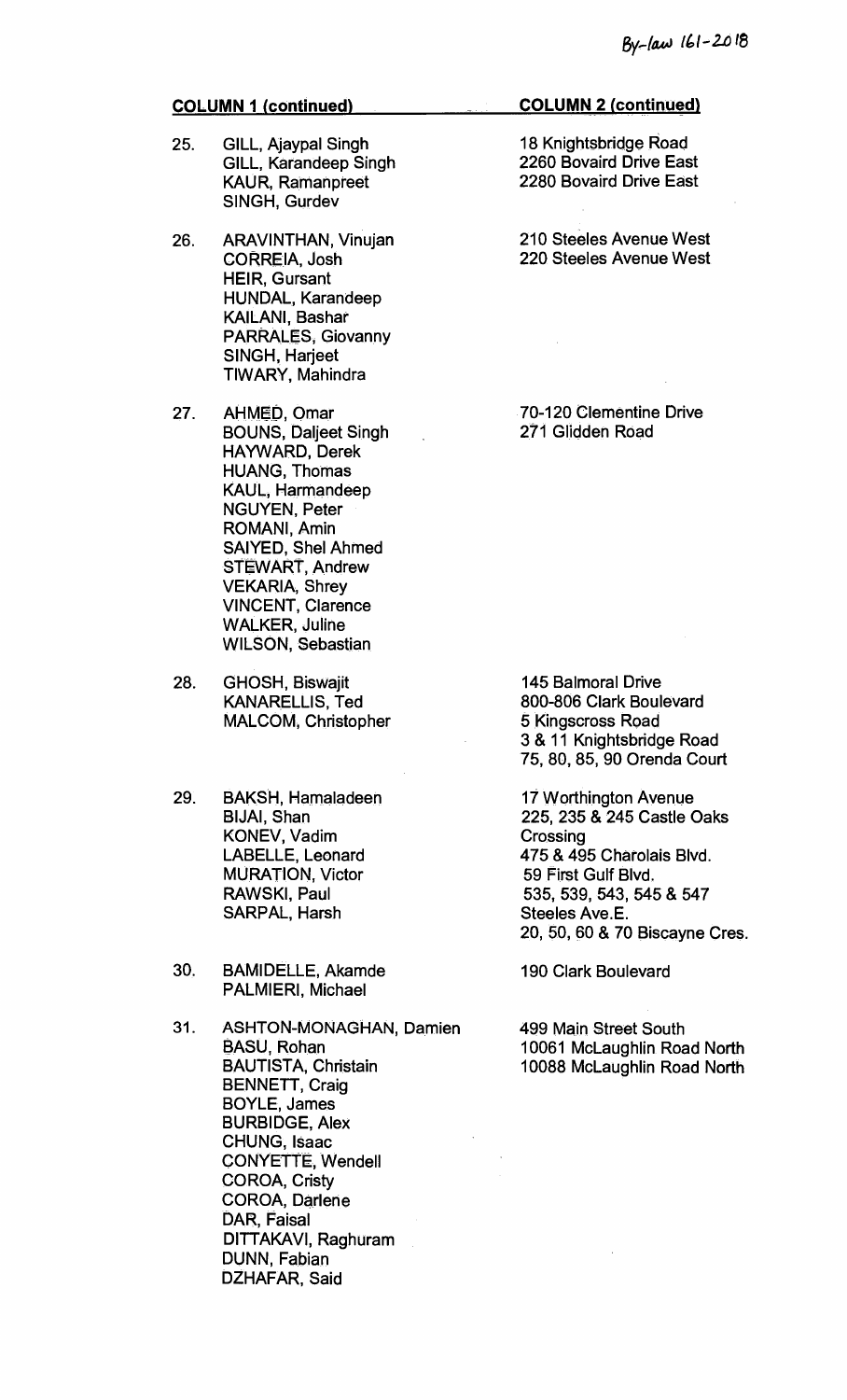**COLUMN 2 (continued)** 

(31. Continued)

EDYVEAN, Andrew GOMES, Timothy GOPAUL, Daniel JABUR, Mohammad JARDIM, Raquel JESSOME, Kyle JOHNSON, Ross MARINEZ, Christopher Rocha MERCER, Elizabeth Ann MINIC, Jovana MONGA, Vinay NGO, Vincent NORMAN, Holly PALIWODA, Cody PALOMEQUE, Christian POLO, Leonard PUGLIESE, Monica RAFFAELLOS, Atanas RAPOSO, Christopher RATHORE, Irwin REGO, Mike REID, Jason SIMPSON, Robert SINGH, Ashwinder SOOMRO, Sadaf TITTON, Danielle TUCKEY, Sean WASHO, Samuel WILKS, Mark Shaquane WILLIAMS, Jonathan WOOLERY, Kyle

- 32. KOCI, Vasillaq
- 33. CARPINISIANU, Silviu 215 Queen Street East CARPINISIANU, Dan WILLIAMS, Elmar
- 34. TAVARES, David 116 Orenda Road
- 35. BOODRAM, Cyril Neeranjan 26 Hanover Road BRAR, Jaswinder Singh CHUNG, Hardeep DWARKAPRASAD, Mahesh GILL, Prabhjot Singh KAUSHAL, Sahil KHARKHANI, Navid PARMAR, Akashdeep RAUL, Rajwinder Singh SAMUELS, Jermaine SMITH, Jesse WYNE, Munzir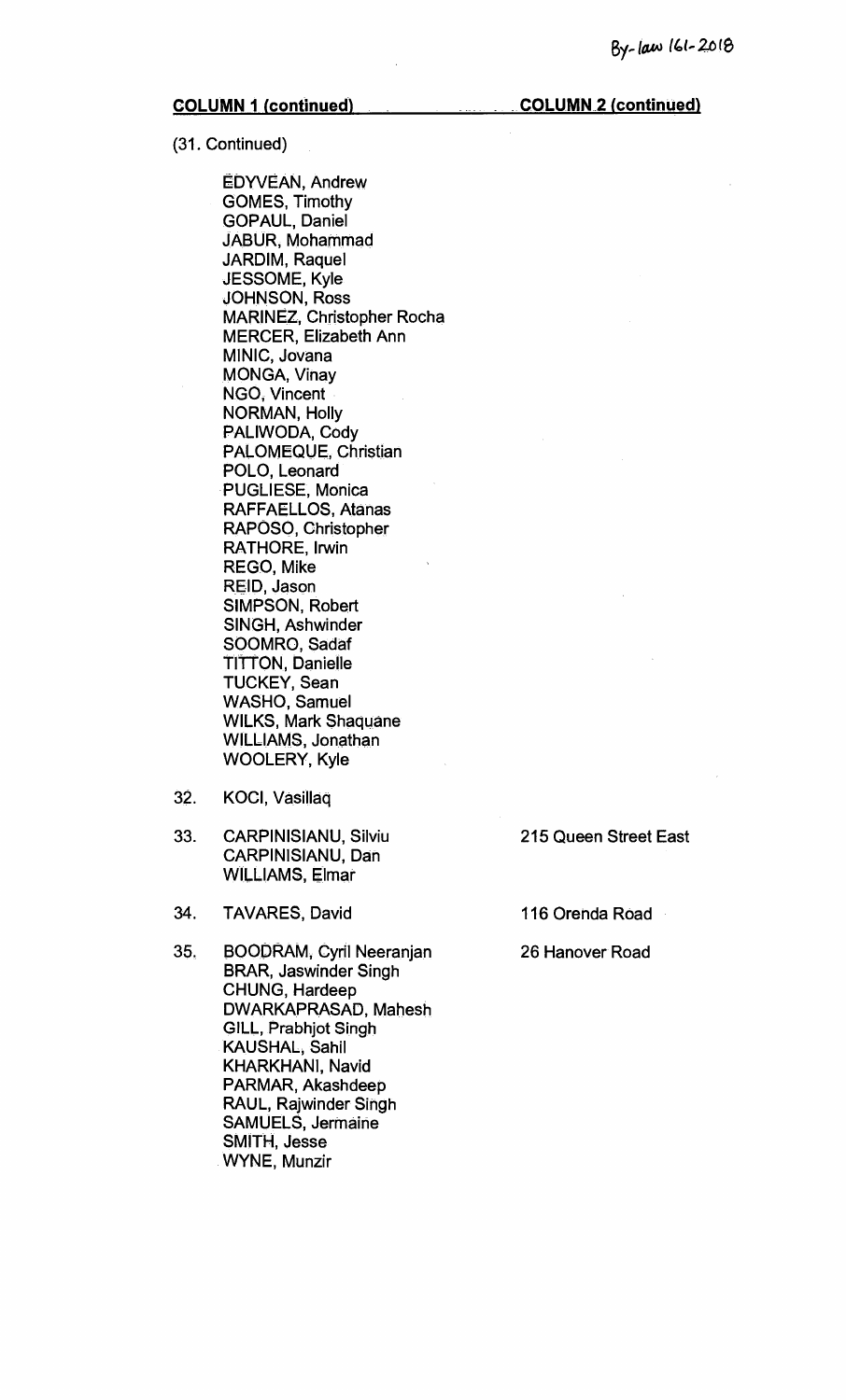- 36. THARMALINGAM, Shiv PASIECZNIK, Joyce
- 37. AMBROGI, Augusto BOYKO, Bryant CHATELAIN, James JACOBY, Peter KATSAGA, Artem LEVESQUE, Sherri NOVAK, Zoltan PALMIERI, David WHARWOOD, Craig
- 38. SHIRLEY, Simon
- 39. DHESI, Randeep HASHMY, Nosheen MUGHAL, Nadeem SINGH, Gurmel ZIA, Rahul
- 40. EUSEBIO, Nicholas FLEMMING, Eric HAFFNER, Samantha
- 41. DURRANI, Munawar Hamayun MEHMI, Ravinder RANDHAWA, Prince Pal Singh SRIKANT, Gautam
- 42. KAMRAN-FAROOQ, Shahzada SINGH, Kelvin
- 43. BANDEIRA DE CASTRO, Roberto HANS, Mandeep Kaur PLOURDE, Randal ROCHE, Jeff ROCHE, John SMUSZ, Dawid STRIPE-LANGILLE, Jordan TIWANA, Mandeep
- 44. CANONIZADO, Jade HATCH, Thomas RIVERA, Kyle SZULICH, Jan D.
- 45. MIELTY, Dennis 1 Presidents Choice Circle PARTLAND, Adam

20 Cherrytree Drive

284 Queen Street East 205 Van Kirk Drive

11 Church Street West 300 Walker Drive

365 Kennedy Road South 18 Knightsbridge Road 370 Steeles Avenue East 15 Kensington Road 165 Kennedy Road South 195 Kennedy Road South

9435-9525 Mississauga Road 295 Queen Street East 10048 McLaughlin Road North 10061 McLaughlin Road North 10068 McLaughlin Road North 10088 McLaughlin Road North 10098 McLaughlin Road North

3 Lisa Street